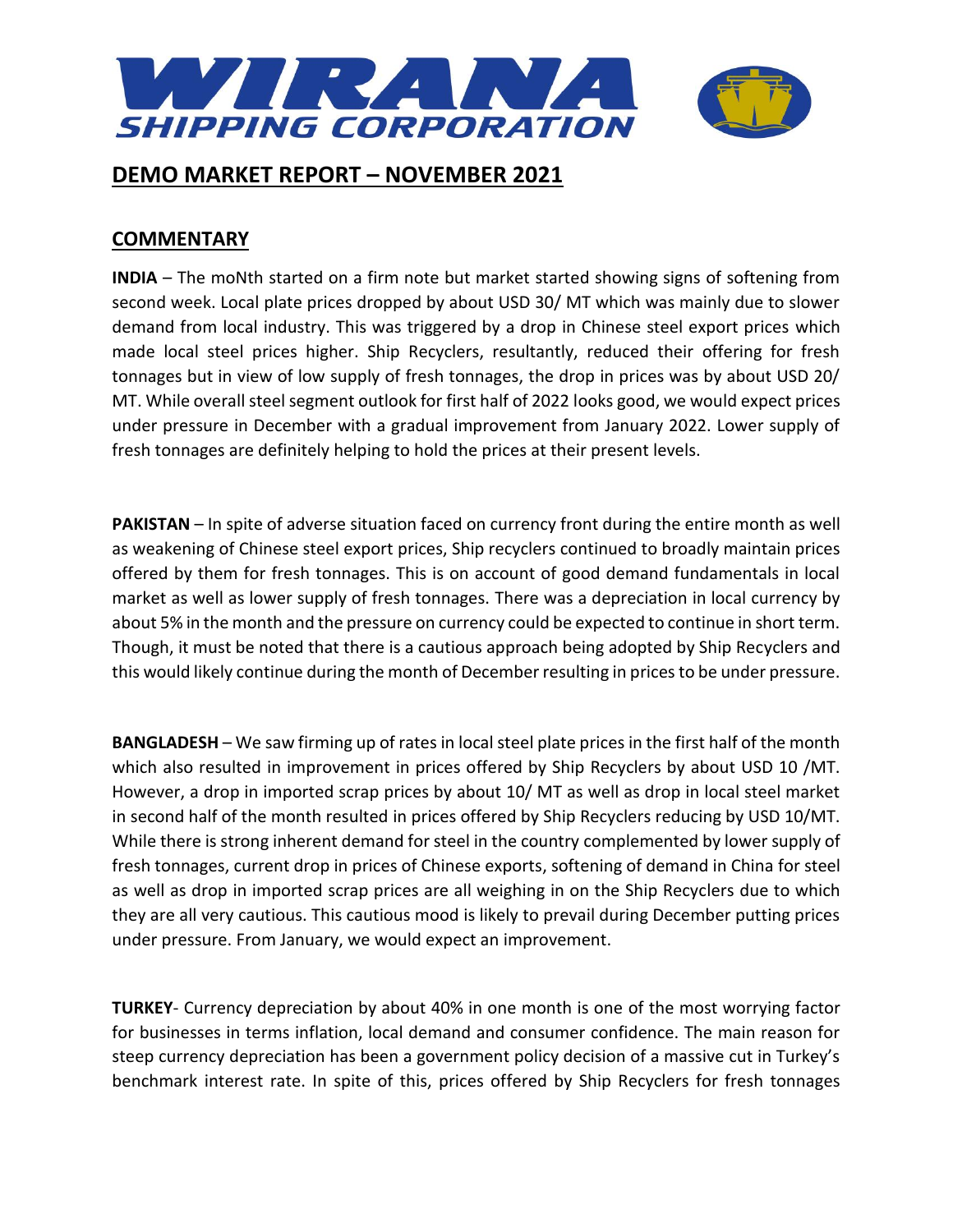

improved by about USD 20/ MT during November but we would expect prices to be under pressure in December.

**CHINA** – With effect from 1.1.2019, China has stopped accepting any foreign flagged ship for recycling as per directives from Government. Breakers now can only recycle local ships from China.

**SUPPLY** – Tanker continued to be the major source of supply during the month due to a weak freight market being experienced. On tanker freight, earlier expectation of freight rate improvement on back of increase in oil prices registered a short term setback as major oil consuming nations decided to release oil reserves. New Variants of Corona virus also continues to put pressures on global recovery and thus affecting oil demand outlook. US-Iran negotiations have also resumed and how they progress in coming weeks will need to be seen. Overall, tanker market freight recovery is difficult to predict and in that lies the possibility of an increased supply of tankers heading to recycling.

**OUTLOOK FOR DECEMBER –** In terms of pricing for fresh tonnages, low supply of fresh tonnages is presently the only strong positive factor today. All other factors such as reduced demand of steel from China and resultant price reduction, drop in imported scrap prices, new Covid variant and its possible impact, not so strong property market outlook for China in 2022 are all the negatives that are affecting the sentiments of the market. Based on these, we would expect prices to be under pressure during the month of December. The said pressure would gradually ease off in beginning of 2022 since apart from China, global steel demand outlook continues to be good.

#### **GREEN RECYCLING:**

European Commission, in its proposal for a new regulation on waste shipments stated that Basel Convention should take precedence over other criterions. Based on which EU Waste Shipment Regulation proposal now states that EU flagged vessels intended to be scrapped whilst under EU jurisdiction are no longer exempted from EU waste laws which makes it illegal to export hazardous wastes from OECD to non-OECD country.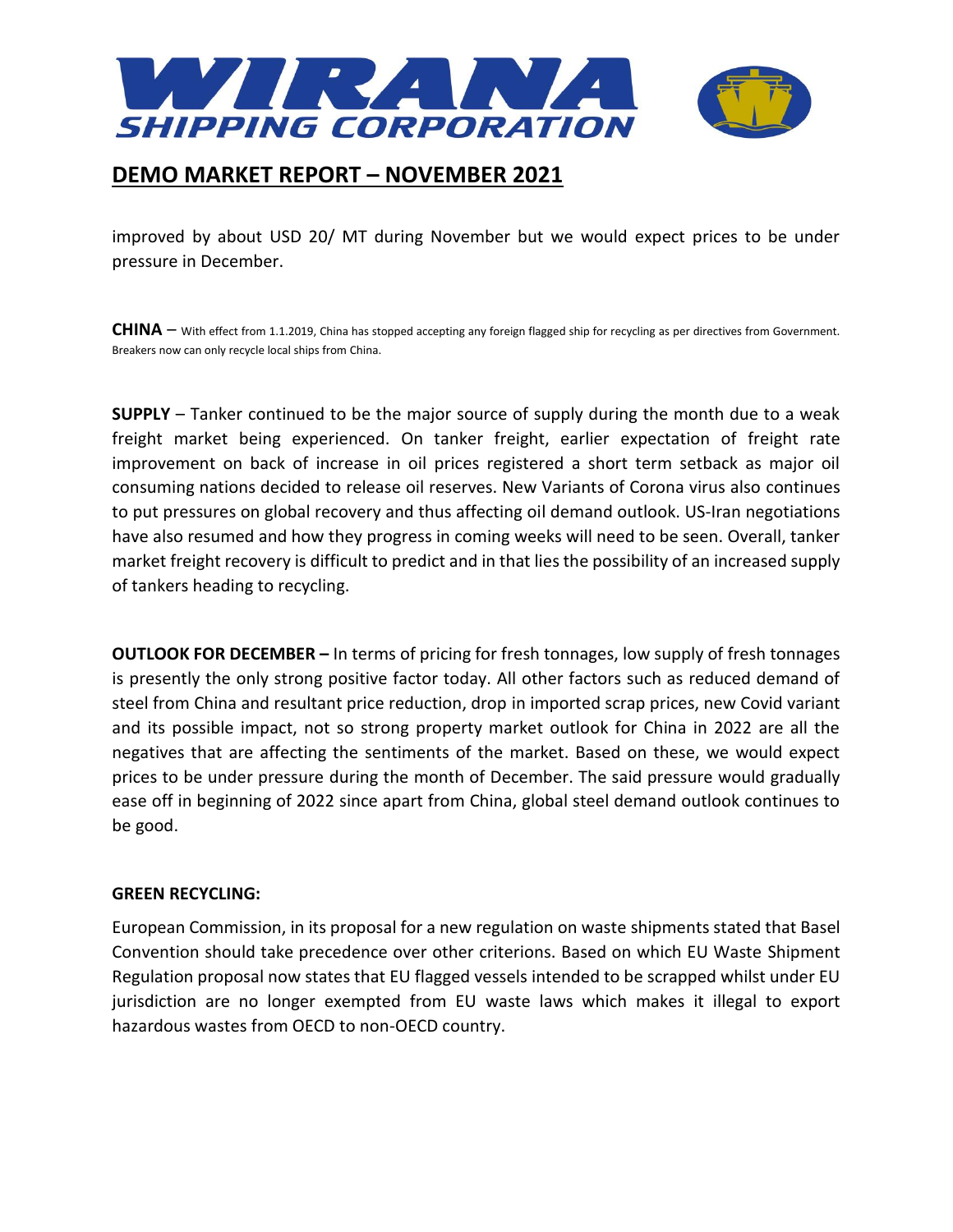

#### **MAIN DEMOLITION SALES DATA FOR NOVEMBER 2021**

| <b>Type</b>       | <b>Name of Vessel</b>     | <b>Built</b> | <b>DWT</b> | <b>LDT</b> | <b>Price</b> | <b>Remarks</b>                  |
|-------------------|---------------------------|--------------|------------|------------|--------------|---------------------------------|
| Deck Pontoon      | Medrock 4                 | 2006         | 10284      | 1875       |              | Gadani                          |
| <b>Heavy Lift</b> | Zen Hua 19                | 1984         | 30451      | 18863      |              | As is UAE                       |
| <b>LPG</b>        | Ducyang Gas               | 1990         | 1300       | 1140       |              | Ctg                             |
| <b>LPG</b>        | PP <sub>1</sub>           | 1983         | 560        | 614        |              | Ctg                             |
|                   |                           |              |            |            |              | Alang, 10 MT spare              |
| <b>LPG</b>        |                           | 1989         | 16137      | 6720       |              | propeller, 50-60 MT<br>solid SS |
| <b>MPP</b>        | Ramagas<br>Natalia        | 1983         | 4792       | 1449       |              | Spain                           |
| <b>MPP</b>        | Ocean 68                  | 1989         | 6846       | 2369       |              |                                 |
|                   |                           | 1977         | 5995       | 4296       |              | Ctg                             |
| Pass/Ferry        | <b>Express Pegasus</b>    |              |            |            |              | Aliaga                          |
| Passenger         | <b>Antares Experience</b> | 1993         | 7781       | 30106      |              | Aliaga                          |
| Passenger         | Superstar Libra           | 1988         | 5000       | 17512      |              | Aliaga                          |
| Pipe Lay Barge    | Roqu                      | 1973         | GRT10696   | 11335      |              | As is USA, U/T                  |
| <b>RORO</b>       | Dodo                      | 1979         | 4920       | 3350       |              | Alang                           |
| Tanker            | Alba Sun                  | 1996         | 99448      | 16726      |              | Gadani                          |
|                   |                           |              |            |            |              | Alang, all cargo SS             |
| Tanker            | Asia Adventurer           | 1989         | 9013       | 2763       |              | coated and SS heating<br>coils  |
| Tanker            | Astra                     | 2002         | 149995     | 22560      | 576          | As is Manglore, HKC             |
| Tanker            | Aventine                  | 1997         | 99343      | 16727      | 620          | Ctg                             |
| Tanker            | Banyan Pride              | 2002         | 37808      | 9508       | 597          | As is Kandla, HKC               |
|                   |                           |              |            |            |              | As is Singapore, incl           |
| Tanker            | <b>Blue Ship</b>          | 2001         | 164859     | 24370      | 600          | <b>ROB</b>                      |
| Tanker            | DK <sub>1</sub>           | 1998         | 47262      | 9212       | 639          | As is Colombo                   |
|                   |                           |              |            |            |              | As is Singapore, suff           |
| Tanker            | <b>ETC Mena</b>           | 2001         | 107181     | 16433      | 654          | bunkers for voyage              |
| Tanker            | Glomma                    | 1992         | 4758       | 1826       |              | Alang                           |
| Tanker            | Golden                    | 2002         | 69684      | 13166      |              | Alang                           |
| Tanker            | Goldstar Nari             | 1999         | 6001       | 2947       |              | Alang                           |
| Tanker            | Jacob                     | 2000         | 157499     | 22572      | 625          | As is Batam                     |
|                   |                           |              |            |            |              | Alang, Has 16 SS Cargo          |
|                   |                           |              |            |            |              | tanks and SS heating            |
| Tanker            | Liquid Ara                | 1992         | 9035       | 2830       |              | coils                           |
| Tanker            | Navion Anglia             | 1999         | 126749     | 26475      |              | Aliaga                          |
| Tanker            | Norv Arg                  | 1980         | 1063       | 828        |              | Aliaga                          |
| Tanker            | Ocean Winner              | 2002         | 37224      | 8749       | 595          | As is Malayia                   |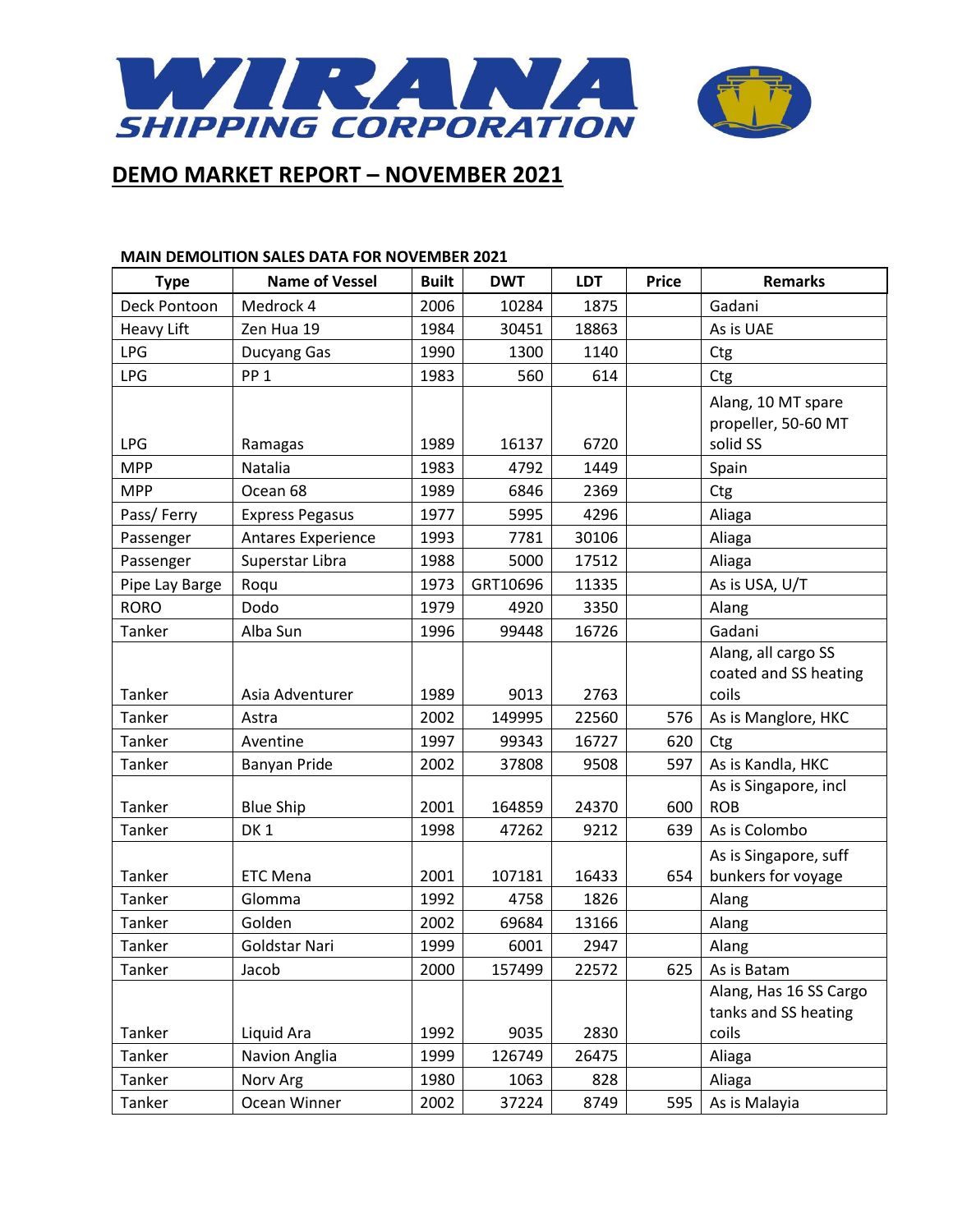

| <b>Type</b> | <b>Name of Vessel</b> | <b>Built</b> | <b>DWT</b> | <b>LDT</b> | <b>Price</b> | <b>Remarks</b>                                                           |
|-------------|-----------------------|--------------|------------|------------|--------------|--------------------------------------------------------------------------|
|             |                       |              |            |            |              | As is Sohar, U/T, not in                                                 |
| Tanker      | Oman Pride            | 1994         | 299986     | 38435      | 527          | <b>GFHW</b> condition                                                    |
| Tanker      | Ostrov Russkiy        | 1985         | 7199       | 2396       | 658          | Ctg                                                                      |
| Tanker      | Queen Ematha          | 1989         | 13937      | 4074       | 615          | Gadani                                                                   |
| Tanker      | Redsea Pearl          | 1997         | 4999       | 1894       |              | Gadani                                                                   |
| Tanker      | Victory               | 1998         | 47225      | 9249       |              | Gadani                                                                   |
|             |                       |              |            |            |              | Ctf Centre tanks +<br>Heating coils solid                                |
| Tanker      | Win Lotus             | 1990         | 7078       | 2871       | 750          | <b>Stainless Steel</b>                                                   |
| Tanker      | Xin Da                | 1986         | 2898       | 1091       |              | Ctg                                                                      |
| Tanker      | Yuhua Star            | 1997         | 16026      | 4602       | 1040         | As is UAE, high Solid SS                                                 |
| Tween       | Day                   | 1976         | 3498       | 1870       |              | Aliaga                                                                   |
| <b>VLOC</b> | Berge Kangchenjunga   | 1994         | 263237     | 39613      | 630          | As is Singapore, 61 MT<br>Working propeller, incl<br>ROB suff for voyage |

#### **STATISTICS**

#### **VESSELS AND QUANTITY LDT BEACHED IN INDIAN SUBCON – IN NOVEMBER 2021, 2020, 2019**

|      | <b>INDIA</b> |          | <b>BANGLADESH</b> |            | <b>PAKISTAN</b> |            |
|------|--------------|----------|-------------------|------------|-----------------|------------|
|      | Vessel       | LDT - LT | Vessel            | $LDT - LT$ | Vessels         | $LDT - LT$ |
| 2021 | 16           | 148,118  | 19                | 218,544    | 10              | 24,093     |
| 2020 | 18           | 152,955  | 08                | 50,456     | 11              | 129,926    |
| 2019 | 16           | 74,925   | 12                | 172,369    | 02              | 9,193      |

#### **VESSELS AND QUANTITY LDT BEACHED IN INDIAN SUBCON – JAN TO NOV 2021, 2020, 2019**

|      | <b>INDIA</b> |           | <b>BANGLADESH</b> |            | PAKISTAN |            |
|------|--------------|-----------|-------------------|------------|----------|------------|
|      | Vessel       | LDT - LT  | Vessel            | $LDT - LT$ | Vessels  | $LDT - LT$ |
| 2021 | 191          | 1,404,894 | 235               | 2,329,420  | 128      | 1,012,372  |
| 2020 | 168          | 1,653,758 | 126               | 1,632,123  | 89       | 748,903    |
| 2019 | 175          | 1,386,044 | 212               | 2,305,103  | 31       | 102,923    |